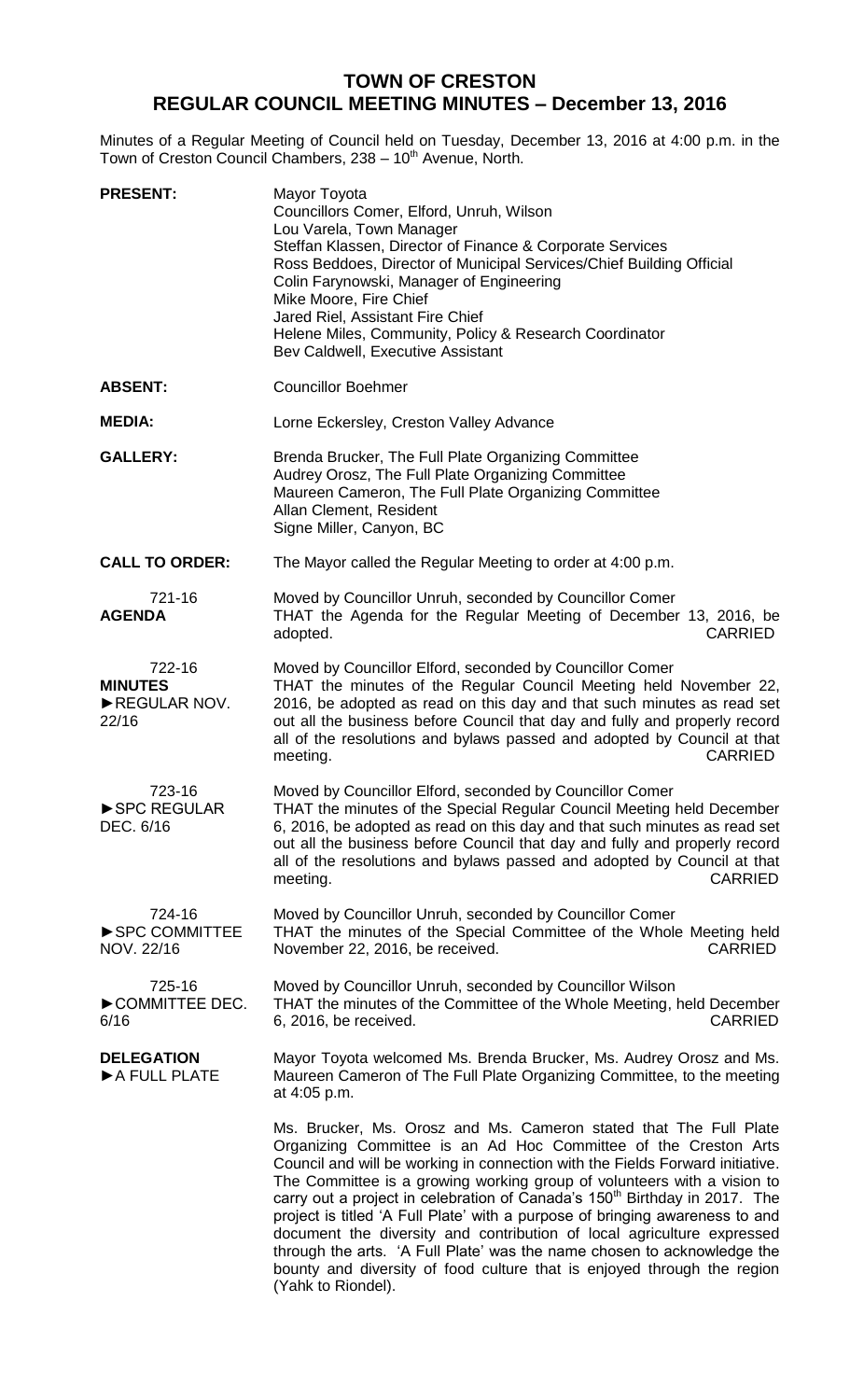The group pictures a year long opportunity to capture the seasons, the processes, the products, the little known family stories begging to be told and a window into the joys and challenges of the food culture. They imagine people being inspired to create videos, writings, music, installations, visual arts, performances, personal projects or public events. Youth could be involved through the schools, and skills and resources in the community utilized in documentation. The resulting collaborations may be something that can be promoted on websites, You Tube or FaceBook. Local media has expressed interest in working with the Committee on how this can be best promoted.

Council suggested that The Full Plate Organizing Committee approach the Regional District of Central Kootenay's Creston Valley Services Committee, to present their project to that Committee and to contact the Chair to request a delegation in the New Year.

Mayor Toyota thanked Ms. Brucker, Ms. Orosz and Ms. Cameron for their presentation.

## **COUNCIL**

**COMMITTEE** 726-16 ►NOV. 22/16 MTG RECOMMENDATIONS ►DEPT. MUNIC. SERV. WATER & SEWER BUDGET

Moved by Councillor Wilson, seconded by Councillor Unruh THAT Council Committee Recommendations No. 1 and 2 from the

November 22, 2016 Special Regular Committee of the Whole Meeting, be adopted as follows:

#### **RECOMMENDATION NO. 1:**

THAT Ltr #751 from the Director of Municipal Services, being a 2017 budget presentation on the Department of Municipal Services Water and Sewer Utilities, be received.

### **RECOMMENDATION NO. 2:**

THAT Ltr #747 from the Director of Finance and Corporate Services, regarding water and sewer rates for 2017, be received; AND FURTHER, THAT staff is authorized to prepare amendments to the appropriate bylaws, for Council's consideration, with respect to the following:

- No increase to water rates for 2017;
- No change to the sewer rates for 2017 as set out in Sewer Rates and Regulations Bylaw No. 1440;
- Minimum charges for restaurants, bakeries and beauty salons be increased along with the historic general rate increases;

Moved by Councillor Unruh, seconded by Councillor Comer

- Initiate a \$250 annual fee for non-automated commercial water filling fixtures; and
- Charge 50% of the flat utility rate for single family dwellings, for all secondary suites. The conduction of the conduction of the conduction of the conduction of the conduction of the conduction of the conduction of the conduction of the conduction of the conduction of the conduction of the co

THAT Council Committee Recommendations No. 1 to 5 from the December 6, 2016 Regular Committee of the Whole Meeting, be adopted

THAT Ltr #666 from the BC Emergency Health Services, regarding a

727-16 ►DEC. 6/16 MTG RECOMMENDATIONS ►COMMUNITY PARAMEDICINE INITIATIVE

►BUILDING PERMIT REPORT - 2016

►COUNCIL COMMITTEE APPOINTMENTS -

2017

presentation on the Community Paramedicine Initiative in the Province of British Columbia, be received.

#### **RECOMMENDATION NO. 2:**

**RECOMMENDATION NO. 1:**

as follows:

THAT Ltr #773 from the Director of Municipal Services, regarding the year to date Building Permit report for the Town of Creston as of December 6, 2016, be received.

#### **RECOMMENDATION NO. 3:**

THAT Ltr #771 from the Executive Assistant, regarding Council appointments to Committees for 2017, be received; AND FURTHER, THAT Council approves the following appointments for the year 2017:

Arrow Creek Water Treatment & Supply Commission

Representative: Councillor Elford; Alternate: Mayor Toyota Kootenay East Regional Hospital District

Director: Councillor Unruh; Alternate Director: Councillor Elford School District No. 8 (Kootenay Lake) – Board of School Trustees

Liaisons: Councillors Comer and Unruh Emergency Operations Centre

EOC Director: Town Manager

PRESENTATION

►WATER & SEWER RATES 2017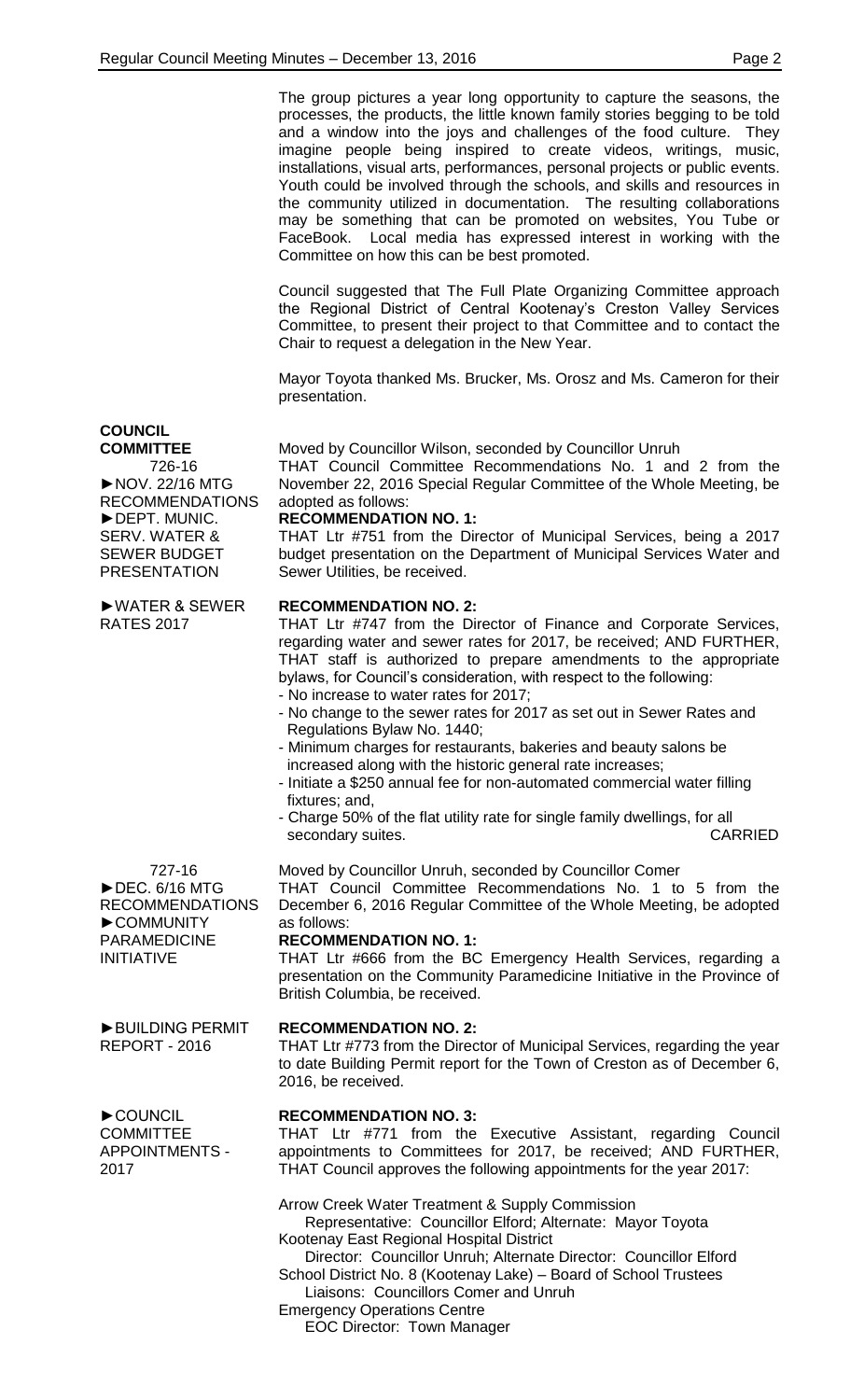|                         | Member: Fire Chief                                                                                                 |
|-------------------------|--------------------------------------------------------------------------------------------------------------------|
|                         | Resource: RDCK Emergency Coordinator, Creston, Areas A, B & C<br>Council Liaisons: Mayor Toyota, Councillor Elford |
|                         | Municipal Insurance Association of BC<br>Representative: Councillor Elford; Alternate: Councillor Wilson           |
|                         | <b>Community Arts Council of Creston</b>                                                                           |
|                         | Representative: Councillor Wilson                                                                                  |
|                         | Creston-Kaminoho Friendship Society                                                                                |
|                         | Representative: Councillor Wilson                                                                                  |
|                         | <b>Creston-Kootenay Foundation</b>                                                                                 |
|                         | Representatives: Councillors Unruh and Wilson                                                                      |
|                         | <b>Creston &amp; District Community Directed Funds Committee</b>                                                   |
|                         | Representative: Mayor Toyota                                                                                       |
|                         | Creston & District Library Board                                                                                   |
|                         | Representatives: Councillor Comer and Unruh                                                                        |
|                         | <b>Creston Valley Blossom Festival Association</b>                                                                 |
|                         | Representatives: Councillors Unruh and Wilson                                                                      |
|                         | <b>Creston Valley Chamber of Commerce</b>                                                                          |
|                         | Representatives: Councillors Boehmer and Unruh                                                                     |
|                         | <b>Creston Valley Community Housing Society</b>                                                                    |
|                         | Representative: Waiting for By-Election                                                                            |
|                         | <b>Creston Valley Community Network Society</b>                                                                    |
|                         | Representatives: Councillors Boehmer and Comer                                                                     |
|                         | Creston Valley Wildlife Management Area Interpretive Centre Committee                                              |
|                         | Representative: Mayor Toyota                                                                                       |
|                         | <b>Fields Forward</b>                                                                                              |
|                         | Representative: Councillor Comer                                                                                   |
|                         | <b>Trails for Creston Valley Society</b>                                                                           |
|                         | Representatives: Councillors Boehmer and Comer                                                                     |
|                         | <b>Creston Valley Forest Corporation</b>                                                                           |
|                         | Director: Councillor Elford; Alternate: Councillor Unruh                                                           |
|                         | <b>Creston Valley Regional Airport Society</b>                                                                     |
|                         | Liaisons: Mayor Toyota and Councillor Elford                                                                       |
|                         | Parcel Tax Roll Review Panel (Foot Frontage)                                                                       |
|                         | <b>Chair: Councillor Boehmer</b>                                                                                   |
|                         | Members: Councillor Unruh, Director of Finance & Corporate Services                                                |
|                         | <b>Cemetery Advisory Committee</b>                                                                                 |
|                         | Members: Mayor Toyota, Councillor Boehmer                                                                          |
|                         | <b>Creston Valley Youth Network Committee</b>                                                                      |
|                         | Liaisons: Councillor Boehmer and Comer                                                                             |
|                         |                                                                                                                    |
| APPOINT AUDITOR         | <b>RECOMMENDATION NO. 4:</b>                                                                                       |
|                         | THAT the firm of Carr & Associates, Chartered Professional Accountants,                                            |
|                         | be appointed as the Auditors for the Town of Creston for the year 2017.                                            |
|                         |                                                                                                                    |
| ▶ 2017 COUNCIL          | <b>RECOMMENDATION NO. 5:</b>                                                                                       |
| <b>MEETING CALENDAR</b> | THAT Ltr #770 from the Executive Assistant, regarding a proposed                                                   |
|                         | schedule for 2017 Council and Committee meetings, be received; AND                                                 |
|                         | FURTHER, THAT Council approves the calendar for 2017 Council and                                                   |
|                         | Committee meetings, as set out in Ltr #770.<br><b>CARRIED</b>                                                      |
|                         |                                                                                                                    |
| 728-16                  | Moved by Councillor Unruh, seconded by Councillor Comer                                                            |
| A FULL PLATE            | THAT Ltr #664 from The Full Plate Organizing Committee, regarding 'A                                               |
|                         | Full Plate' project to celebrate Canada's 150 <sup>th</sup> Birthday in 2017, be                                   |
|                         | <b>CARRIED</b><br>received.                                                                                        |
|                         |                                                                                                                    |
| 729-16                  | Moved by Councillor Unruh, seconded by Councillor Comer                                                            |
| ▶ OCPAC MTG             | THAT Ltr #784 and Ltr #785, being the Official Community Plan Advisory                                             |
| <b>MINUTES</b>          | Committee (OCPAC) meeting minutes for the Committee's September 13                                                 |
|                         | and November 10, 2016 meetings, be received.<br><b>CARRIED</b>                                                     |
|                         |                                                                                                                    |
| 730-16                  | Moved by Councillor Elford, seconded by Councillor Comer                                                           |
| TIMED LOCKING           | THAT Ltr #777 from the Creston Valley Rotary Club, regarding the Club's                                            |
| DEVICES - CENT.         | donation towards the installation of timed lock / unlocking devices on the                                         |
| <b>PARK</b>             | doors of the newly onstructed washroom facility in Centennial Park, be                                             |
|                         | received; AND FURTHER, THAT staff write the Creston Valley Rotary                                                  |
|                         | Club, advising of Council's appreciation of the Club's financial donation to                                       |
|                         | providing security options for the washroom facility in Centennial Park.                                           |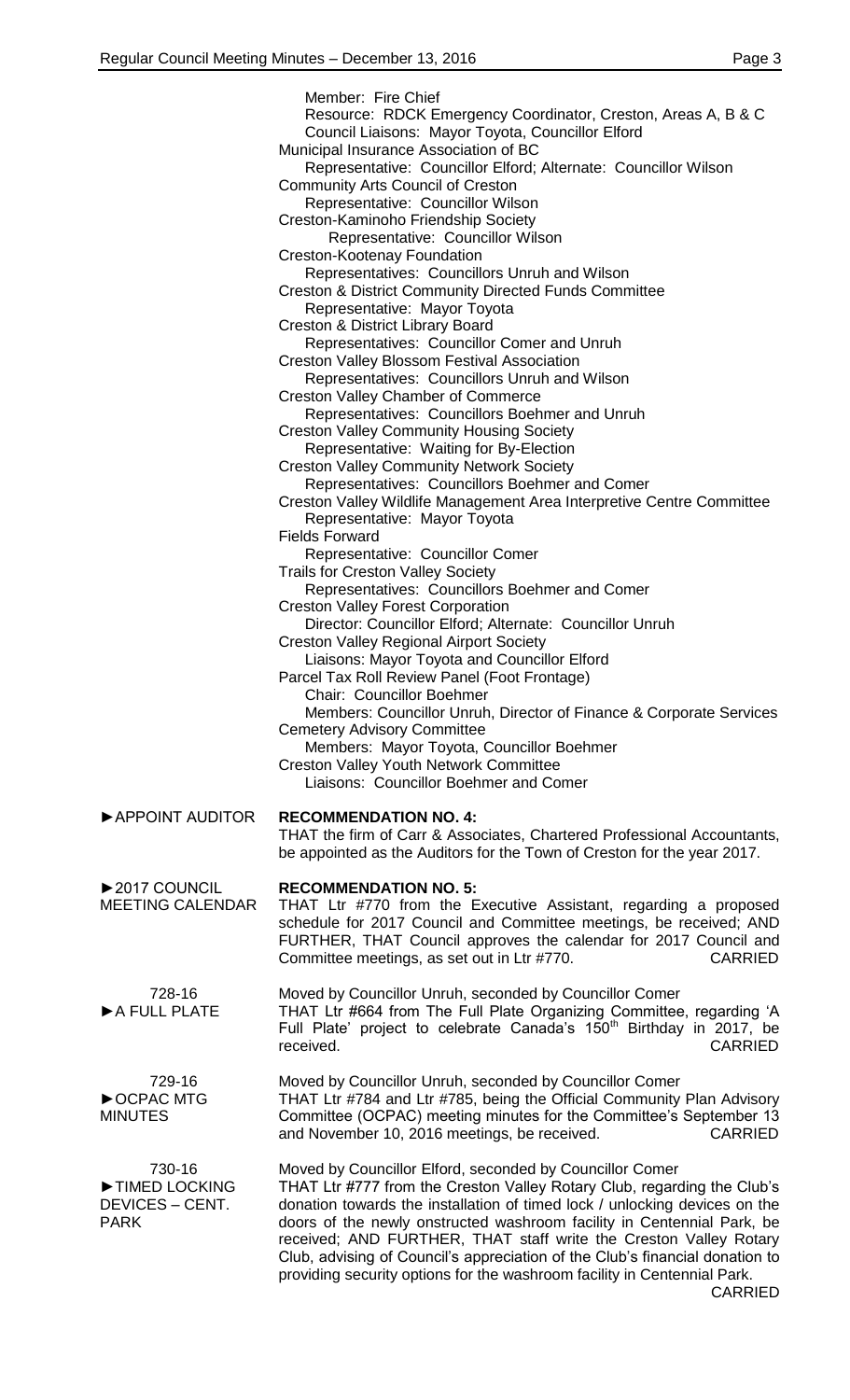| 731-16<br>CVWMA REPORT<br><b>ON FUNDING</b>                             | Moved by Councillor Comer, seconded by Councillor Elford<br>THAT Ltr #769 from the Creston Valley Wildlife Management Area,<br>reporting out on annual funding provided by the Town of Creston for the<br>Creston Valley Wildlife Management Area, be received.<br><b>CARRIED</b>                                                                                                                                                                                                                                                                                                                                                                                                                                                                                                                                                                                                                                                        |
|-------------------------------------------------------------------------|------------------------------------------------------------------------------------------------------------------------------------------------------------------------------------------------------------------------------------------------------------------------------------------------------------------------------------------------------------------------------------------------------------------------------------------------------------------------------------------------------------------------------------------------------------------------------------------------------------------------------------------------------------------------------------------------------------------------------------------------------------------------------------------------------------------------------------------------------------------------------------------------------------------------------------------|
| 732-16<br>▶ PCSS LEADERSHIP<br><b>BURSARY</b>                           | Moved by Councillor Elford, seconded by Councillor Unruh<br>THAT Ltr #761 from the Executive Assistant, regarding a Leadership<br>Bursary, be received; THAT Council establishes 'The Town of Creston<br>Mayor and Councillor's Leadership Bursary', an annual Bursary in the<br>amount of \$1,000, commencing in 2017, for a Prince Charles Secondary<br>School graduating student; AND FURTHER, THAT the criteria for 'The<br>Town of Creston Mayor and Councillor's Leadership Bursary' be as<br>follows:<br>The successful candidate must fulfil graduation requirements and be<br>1.<br>proceeding to a recognized post-secondary or trades institution.<br>The successful candidate must be a resident of the Town of Creston.<br>2.<br>3.<br>The successful candidate must attend the post-secondary or trades<br>institution within one year of graduation.<br>Preference will be given to a student who demonstrates good<br>4. |
|                                                                         | citizenship, involvement as a volunteer within the community or<br>assumed a leadership role while attending Prince Charles Secondary<br>School, and shown the willingness to take on<br>additional<br>responsibilities.<br>The successful candidate must submit a letter of introduction and an<br>5.<br>outline of their goals and future plans to the Town of Creston, for<br>selection of the successful candidate, by the Town Council.<br>To receive the award the successful candidate must send a letter to<br>6.<br>the Town of Creston with proof of registration in a post-secondary or<br>trades institution, along with their social insurance number, date of<br>birth, telephone number and mailing address.                                                                                                                                                                                                              |
|                                                                         | This Bursary was established, following the passing of former Mayor and<br>Council Member Joe Snopek, in recognition of past, present and future<br>members of Council who have brought, and will continue to bring, good<br><b>CARRIED</b><br>leadership to the Town of Creston and its residents.                                                                                                                                                                                                                                                                                                                                                                                                                                                                                                                                                                                                                                      |
| 733-16<br>HWY 3 CORRIDOR<br>DESTINATION DEV.<br><b>PLANNING SESSION</b> | Moved by Councillor Unruh, seconded by Councillor Comer<br>THAT Ltr #758 from Kootenay Rockies Tourism, regarding a Highway 3<br>Corridor Destination Development Planning Session, be received; AND<br>FURTHER, THAT Mayor Toyota is authorized to attend the Highway 3<br>Corridor Destination Development Planning Session, hosted by Kootenay<br>Rockies Tourism, in Cranbrook on January 4, 2017, with expenses paid<br><b>CARRIED</b><br>as per Policy.                                                                                                                                                                                                                                                                                                                                                                                                                                                                            |
| 734-16<br>CANADA 150<br><b>LEADER</b>                                   | Moved by Councillor Unruh, seconded by Councillor Elford<br>THAT Ltr #580 from the Federation of Canadian Municipalities, regarding<br>the Canada 150 Community Leaders Network, be received; AND<br>FURTHER, THAT Councillor Wilson<br>be appointed as Council's<br>representative as a Community Leader as part of the Federation of<br>Canadian Municipalities' Canada 150 Community Leaders Network for<br>2017.<br><b>CARRIED</b>                                                                                                                                                                                                                                                                                                                                                                                                                                                                                                   |
| 735-16<br>BYLAW ENF.<br><b>COMPLAINTS POLICY</b>                        | Moved by Councillor Unruh, seconded by Councillor Elford<br>THAT Agenda Item No. 19A, being a verbal report by the Town Manager,<br>regarding a Bylaw Enforcement Complaints Policy, be withdrawn from the<br>Agenda and be brought forward at a future Council meeting for<br>discussion.<br><b>CARRIED</b>                                                                                                                                                                                                                                                                                                                                                                                                                                                                                                                                                                                                                             |
| <b>BYLAWS</b><br>736-16<br>BYLAW 1849<br>(ADOPTION)                     | Moved by Councillor Elford, seconded by Councillor Unruh<br>THAT Water Rates and Regulations Amendment Bylaw No. 1849, 2016,<br><b>CARRIED</b><br>be adopted.                                                                                                                                                                                                                                                                                                                                                                                                                                                                                                                                                                                                                                                                                                                                                                            |
| 737-16<br>▶BYLAW 1850<br>(ADOPTION)                                     | Moved by Councillor Comer, seconded by Councillor Wilson<br>THAT Water District Rates and Regulations Amendment Bylaw No. 1850,<br>2016, be adopted.<br><b>CARRIED</b>                                                                                                                                                                                                                                                                                                                                                                                                                                                                                                                                                                                                                                                                                                                                                                   |
| 738-16<br>BYLAW 1851<br>(ADOPTION)                                      | Moved by Councillor Elford, seconded by Councillor Comer<br>THAT Sewer Rates and Regulations Amendment Bylaw No. 1851, 2016,<br>be adopted.<br><b>CARRIED</b>                                                                                                                                                                                                                                                                                                                                                                                                                                                                                                                                                                                                                                                                                                                                                                            |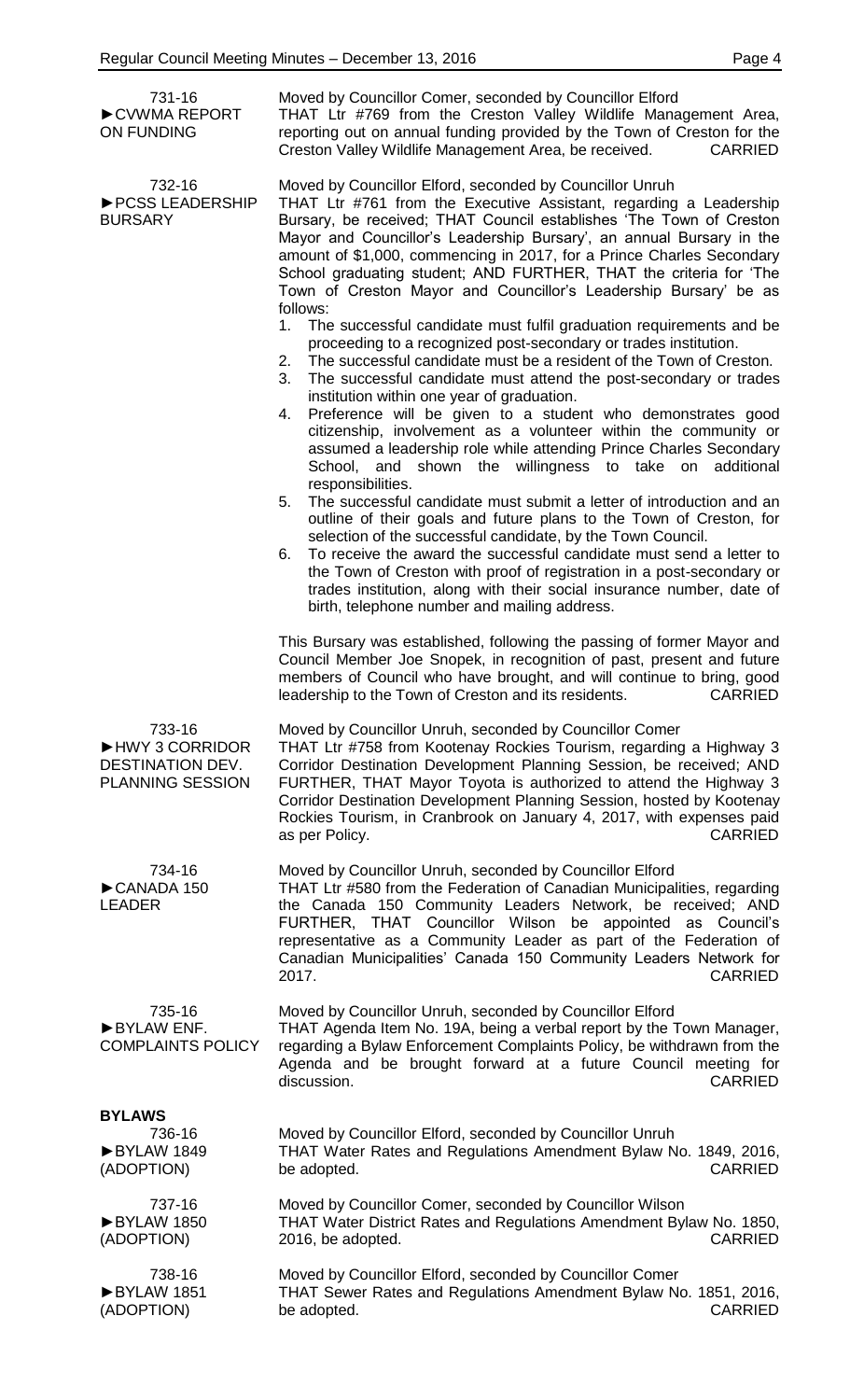| 739-16<br>STRATEGIC<br><b>PRIORITIES CHART</b>                 | Moved by Councillor Elford, seconded by Councillor Comer<br>THAT the Strategic Priorities Chart, as presented, be received.<br><b>CARRIED</b>                                                                                                                                                                                                                                                                                                                                                                                                                                                                                                                                                                                                                                                                                                                               |
|----------------------------------------------------------------|-----------------------------------------------------------------------------------------------------------------------------------------------------------------------------------------------------------------------------------------------------------------------------------------------------------------------------------------------------------------------------------------------------------------------------------------------------------------------------------------------------------------------------------------------------------------------------------------------------------------------------------------------------------------------------------------------------------------------------------------------------------------------------------------------------------------------------------------------------------------------------|
| 740-16<br>FOLLOW UP<br><b>ACTION LIST</b>                      | Moved by Councillor Elford, seconded by Councillor Unruh<br>THAT the Regular Council Meeting Follow-Up Action List, as of November<br>22, 2016, be received; AND FURTHER, THAT direction from Council to<br>staff on March 22, 2016 (Resolution 114-16), to bring forward a report to<br>Council with respect to the Devon Street / 16 <sup>th</sup> Avenue Trail proposal, be<br>removed from the Council Action List.<br><b>CARRIED</b>                                                                                                                                                                                                                                                                                                                                                                                                                                   |
| <b>NEW BUSINESS</b><br>741-16<br>▶ YES COMM.<br><b>MINUTES</b> | Moved by Councillor Elford, seconded by Councillor Unruh<br>THAT Ltr #791, being the November 25, 2016 minutes of the Creston<br>Valley Youth Engagement Strategy (YES) Committee meeting, be<br>received; THAT Council authorizes the expenditure of \$3,500 from the<br>Creston Valley Youth Engagement Strategy 2016 budget, to purchase a<br>pool table and accessories for the Teen Space; THAT Council authorizes<br>the allocation of the remaining \$1,500 from the 2016 Creston Valley Youth<br>Engagement Strategy budget, to be carried over and expended in<br>February 2017 for a youth celebration of the Creston Valley Youth<br>Engagement Strategy project; AND FURTHER, THAT letters of<br>appreciation be written to each member of the Creston Valley Youth<br>Engagement Strategy Committee, for their participation in the project.<br><b>CARRIED</b> |
| 742-16<br>RQST DISC. GRANT<br>(CV BIRD FEST)                   | Moved by Councillor Elford, seconded by Councillor Unruh<br>THAT Ltr #786 from the Creston Valley Bird Fest Committee of Wildsight,<br>regarding a Discretionary Grant for their annual Festival, be received;<br>AND FURTHER, THAT Council allocates \$1,550 from the Council<br>Discretionary Budget and \$450 from the Mayor's Discretionary Budget, to<br>the Creston Valley Bird Fest Committee of Wildsight, to assist with costs<br>of hosting the 2017 Annual Bird Fest.<br><b>CARRIED</b>                                                                                                                                                                                                                                                                                                                                                                          |
|                                                                | Councillor Comer left the meeting at 4:50 p.m., declaring a conflict with<br>respect to the next item, as she is a member of the Fields Forward<br>Initiative.                                                                                                                                                                                                                                                                                                                                                                                                                                                                                                                                                                                                                                                                                                              |
| 743-16<br>MOBILE JUICER<br><b>PROJECT</b>                      | Moved by Councillor Elford, seconded by Councillor Unruh<br>THAT Council authorizes a contribution of \$10,000, to be allocated from<br>the 2016 General Operating Budget, to Fields Forward, to assist with<br>costs to purchase a mobile juicer; AND FURTHER, THAT Ms. Paris<br>Marshall of Fields Forward be invited to make a presentation to Council in<br>January 2017, with respect to Fields Forward and its Food Venture<br>Collaborative initiative.<br><b>CARRIED</b>                                                                                                                                                                                                                                                                                                                                                                                            |
|                                                                | Councillor Comer returned to the meeting at 5:54 p.m.                                                                                                                                                                                                                                                                                                                                                                                                                                                                                                                                                                                                                                                                                                                                                                                                                       |
| <b>REPORTS OF REPS.</b><br>CLR COMER                           | Councillor Comer reported on her attendance at the Santa Parade, a<br>Community Advisory Committee meeting, a Family Place Winter Party, a<br>Youth Engagement Strategy Committee meeting, a skatepark meeting<br>and a Community Development and Investment Coop meeting.                                                                                                                                                                                                                                                                                                                                                                                                                                                                                                                                                                                                  |
| CLR ELFORD                                                     | Councillor Elford reported on his attendance at the Santa Parade, a<br>Creston Valley Regional Airport Society meeting, a Sports Wall of Fame<br>meeting, a Creston Education Centre meeting, a Skatepark meeting and<br>an Official Community Plan Advisory Committee meeting.                                                                                                                                                                                                                                                                                                                                                                                                                                                                                                                                                                                             |
| CLR UNRUH                                                      | Councillor Unruh reported on her attendance at the Santa Parade, a<br>Creston Valley Blossom Festival meeting, a Skatepark meeting, a<br>Community Development and Investment Coop meeting, an Official<br>Community Plan Advisory Committee meeting, wrote a Council article for<br>the Creston Valley Advance, and participated in the Food Hamper project.                                                                                                                                                                                                                                                                                                                                                                                                                                                                                                               |
| CLR WILSON                                                     | Councillor Wilson reported on her attendance at the Santa Parade, a<br>Creston Valley Blossom Festival meeting, and a Skatepark meeting.                                                                                                                                                                                                                                                                                                                                                                                                                                                                                                                                                                                                                                                                                                                                    |